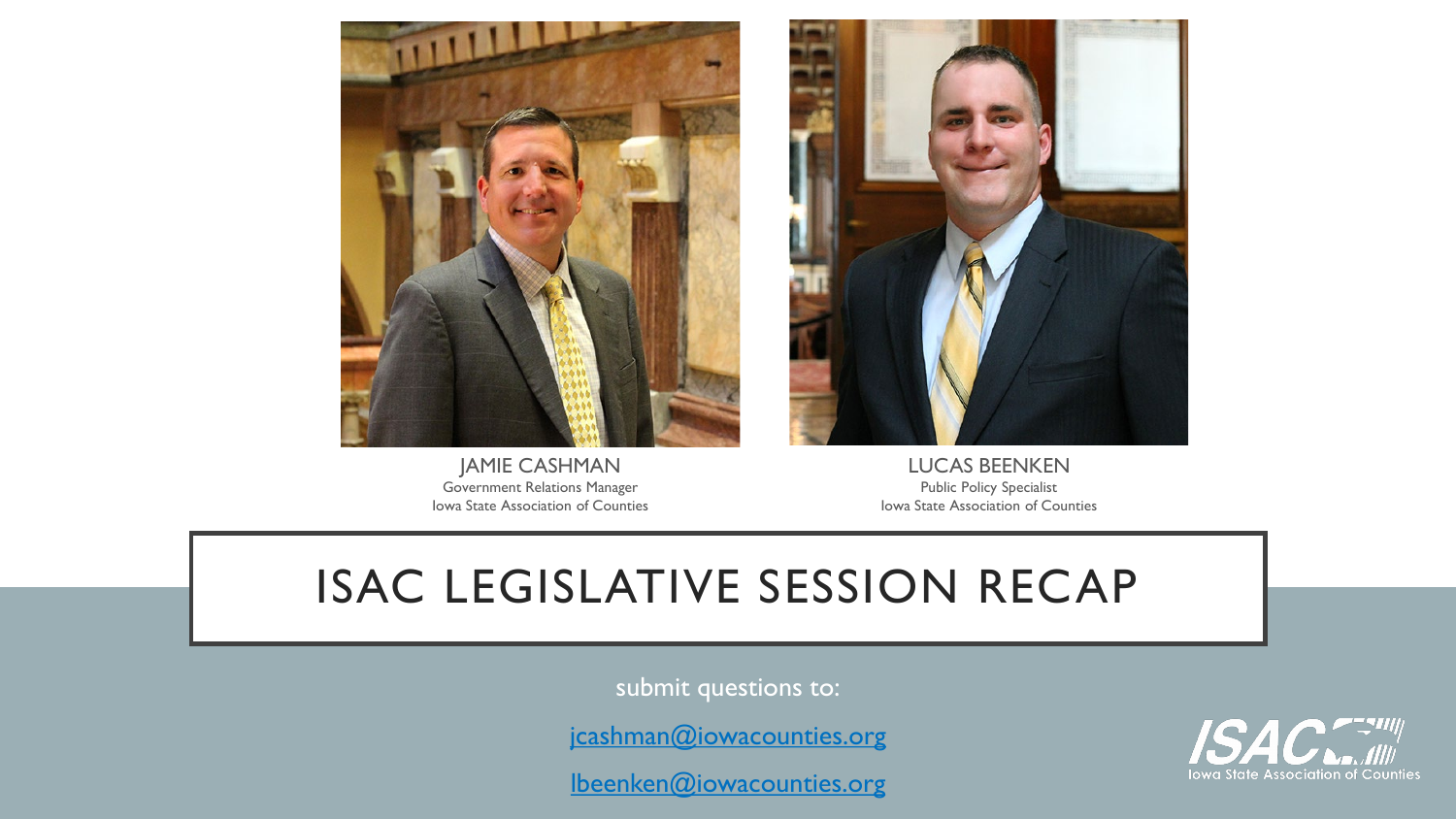### 2021 ISAC TOP PRIORITIES

- Mental Health and Disability Services (MH/DS)
- Commercial and Industrial Property Tax Backfill
	- Emergency Medical Services (EMS)
- Iowa's Natural Resources, Outdoor Recreation, and Water Quality and Quantity

submit questions to:

[jcashman@iowacounties.org](mailto:jcashman@iowacounties.org)

[lbeenken@iowacounties.org](mailto:lbeenken@iowacounties.org)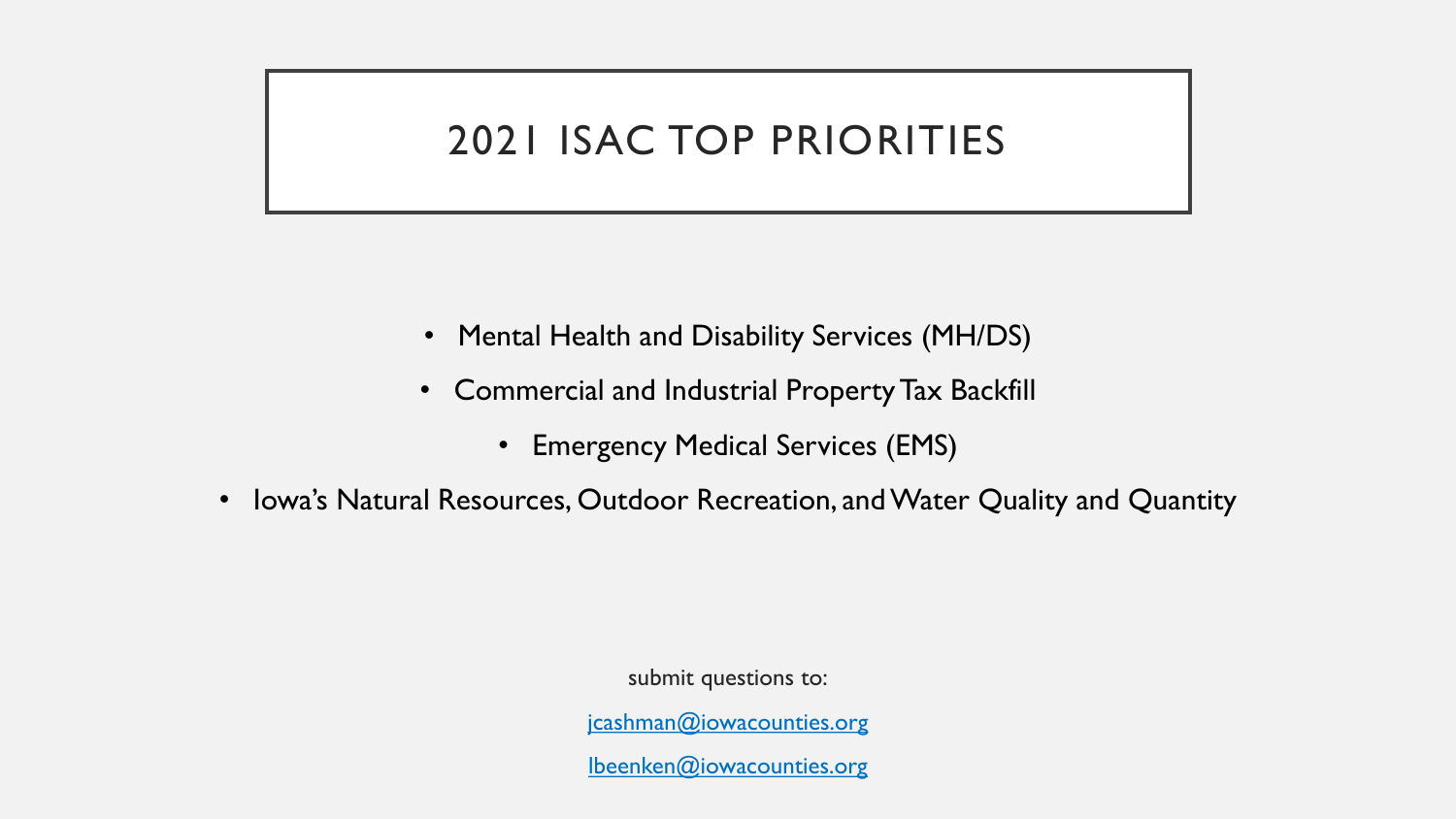#### 2021 ISAC LEGISLATIVE OBJECTIVES

#### • Broadband Expansion

- Commercial Driver's License Testing
- Emergency Preparedness Supply Weekend
- Low-income Elderly and Disabled Credit
- Public Measures on General Election Ballot
	- Super Speeders
	- Surviving Joint Tenant
	- Surviving Spouse Title/Registration Fee

for additional information, please contact: [jcashman@iowacounties.org](mailto:jcashman@iowacounties.org) [lbeenken@iowacounties.org](mailto:lbeenken@iowacounties.org)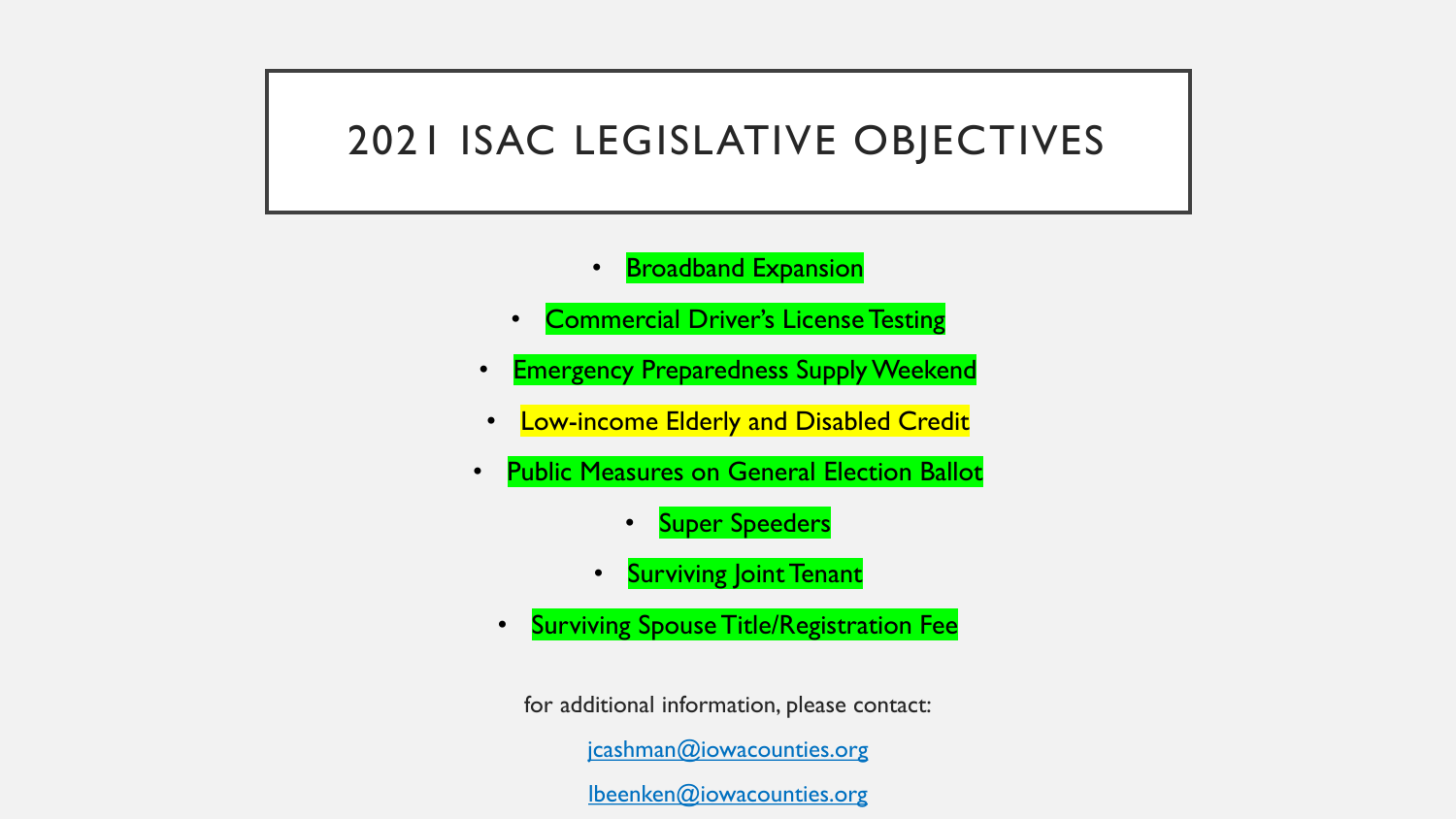



JAMIE CASHMAN Iowa State Association of Counties

**MARK RITACCO** National Association of Counties



CARRIE JOHNSON Iowa Department of Management

# AMERICAN RESCUE PLAN UPDATES

submit questions to:

[ISACARP@iowacounties.org](mailto:ISACARP@iowacounties.org)

[jcashman@iowacounties.org](mailto:jcashman@iowacounties.org)

[lbeenken@iowacounties.org](mailto:lbeenken@iowacounties.org)